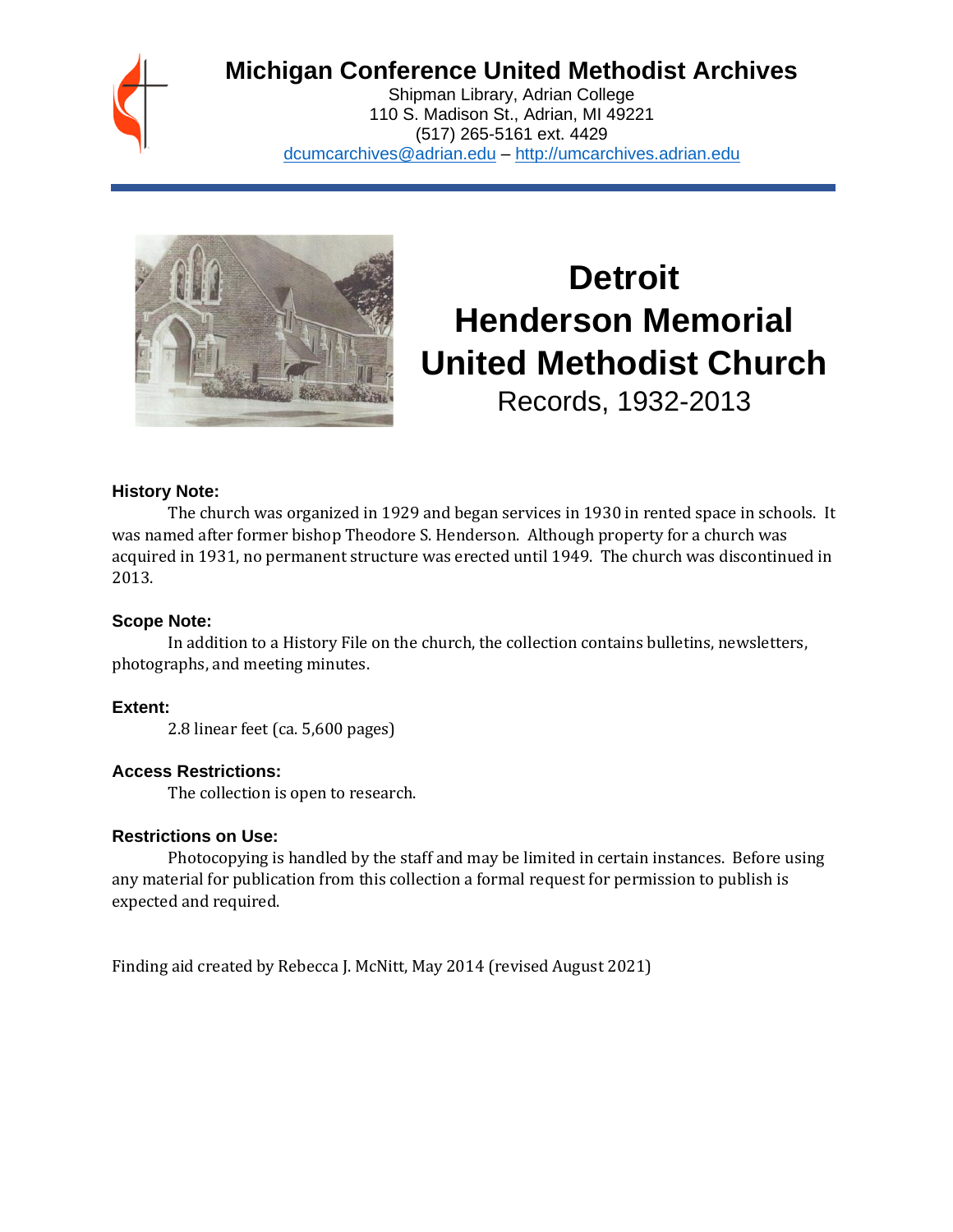### **Appointments List**

- 1930-1931: Robert E. McLean
- 1931-1933: Charles E. Stedman
- 1933-1936: Harry A. Brewer
- 1936-1954: Howard W. Burden
- 1954-1959: L. Wayne Smith
- 1959-1963: Ivan E. Hodgson
- 1963-1966: John W. Mulder
- 1966-1969: William Herbert Glenn
- 1969-1970: James W. Thompson
- 1970-1971: Henry E. Johnson
- 1971-1974: Phylemon D. Titus
- 1974-1978: Douglas Simpson
- 1978-1983: Edward Ducree
- August 1984-1987: John Benissan
- 1987-1991: Edward B. Rembert
- 1991-1994: Monroe T. Weeks
- 1994-September 1994: Marquis Lyles
- October 1994-1997: Bernardine W. Daniels
- 1997-2001: Linda J. Slaughter-Titus
- 2001-2005: Victoria McKenze
- 2005-2006: Rahim O. Shabazz
- 2006-2011: Theodore B. Whitely
- 2011-2013: Thomas Taylor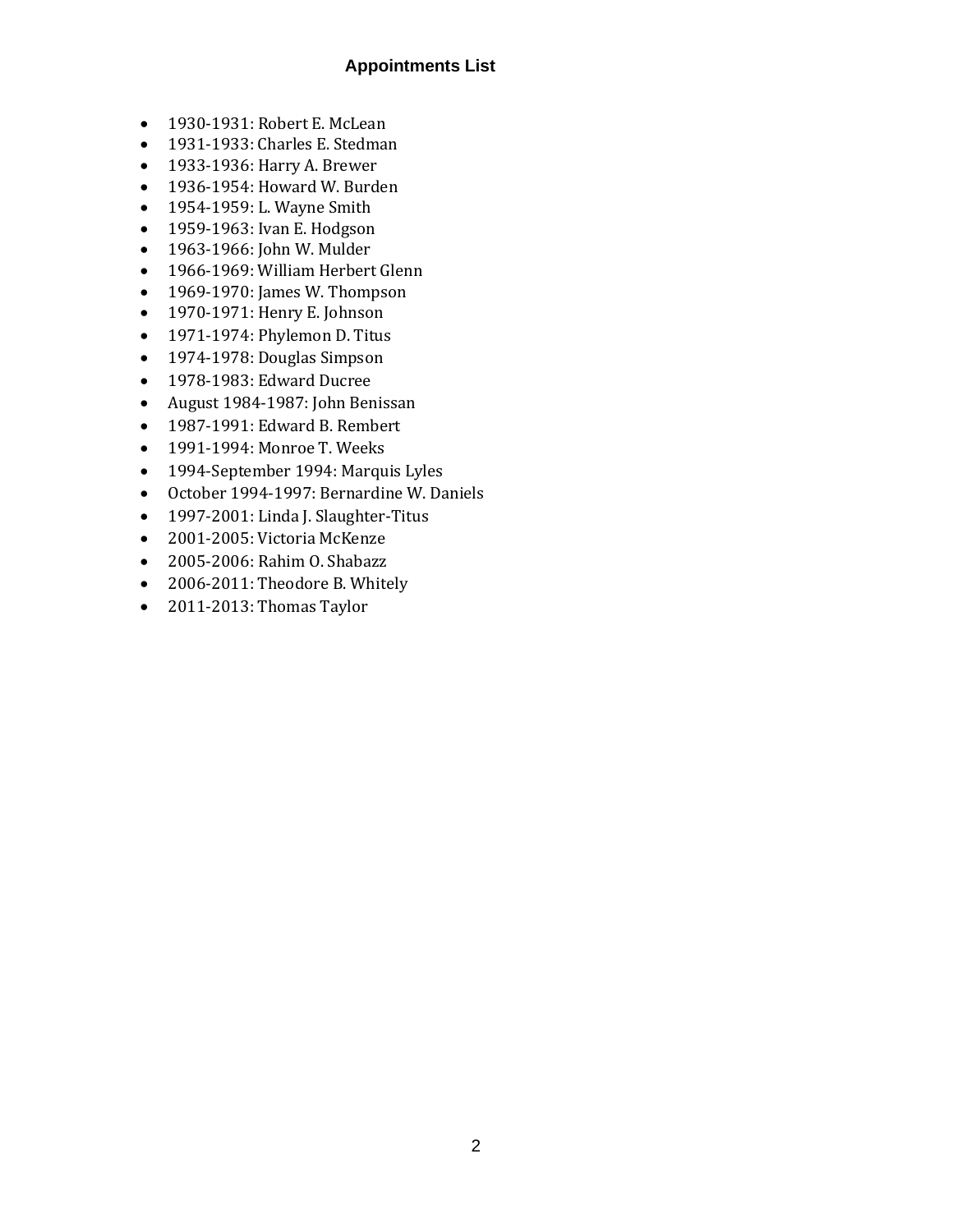# **Contents List**

#### **Container Contents**

#### **Box 1 Detroit Henderson Memorial**

- Bulletins, 1954
- Church Property Deeds and Sales, 1978-2013
- Cornerstone Contents
	- o Boy Scout and Girl Scout Troops, 1947
	- o Bulletins, 1947-1948
	- o Church History, 1948
	- o Church School Reports, Lists, and Literature, 1933-1948
	- o Henderson Credit Union, 1942
	- o Lists (Church members, Woman's Society of Christian Service members, and new building donors), 1948
	- o New Building Publicity, 1948
	- o Pastor's Reports, 1933 and 1945-1946
	- o Photographs, 1943-1948
	- o Publications
		- Bible
		- Church Music
		- Church School

#### **Box 2 Detroit Henderson Memorial**

- Cornerstone Contents
	- o Publications
		- Detroit Conference Journal, 1947
		- Methodist Church (3 folders)
		- "We Who Are America" by Kenneth Dexter Miller
		- Woman's Society of Christian Service, 1948
	- o Treasures and Memoirs, 1936-1948

#### **Box 3 Detroit Henderson Memorial**

- History File
- Insurance Policies, 1936-1937
- Ladies Aid Society Minutes, 1932-1940
- Miscellaneous
- Newsletters, *Hendersonotes*, 1961-1964
- Official Board Minutes, 1952-1961
- Parsonage

#### **Box 4 Detroit Henderson Memorial**

- Parsonage Abstracts
- Photographs Bishops, Ministers, and Other Officials
- Refugees Weiss Family
- Treasurer's Reports, 1939-1941
- Woman's Foreign Missionary Society Minutes, 1933-1937